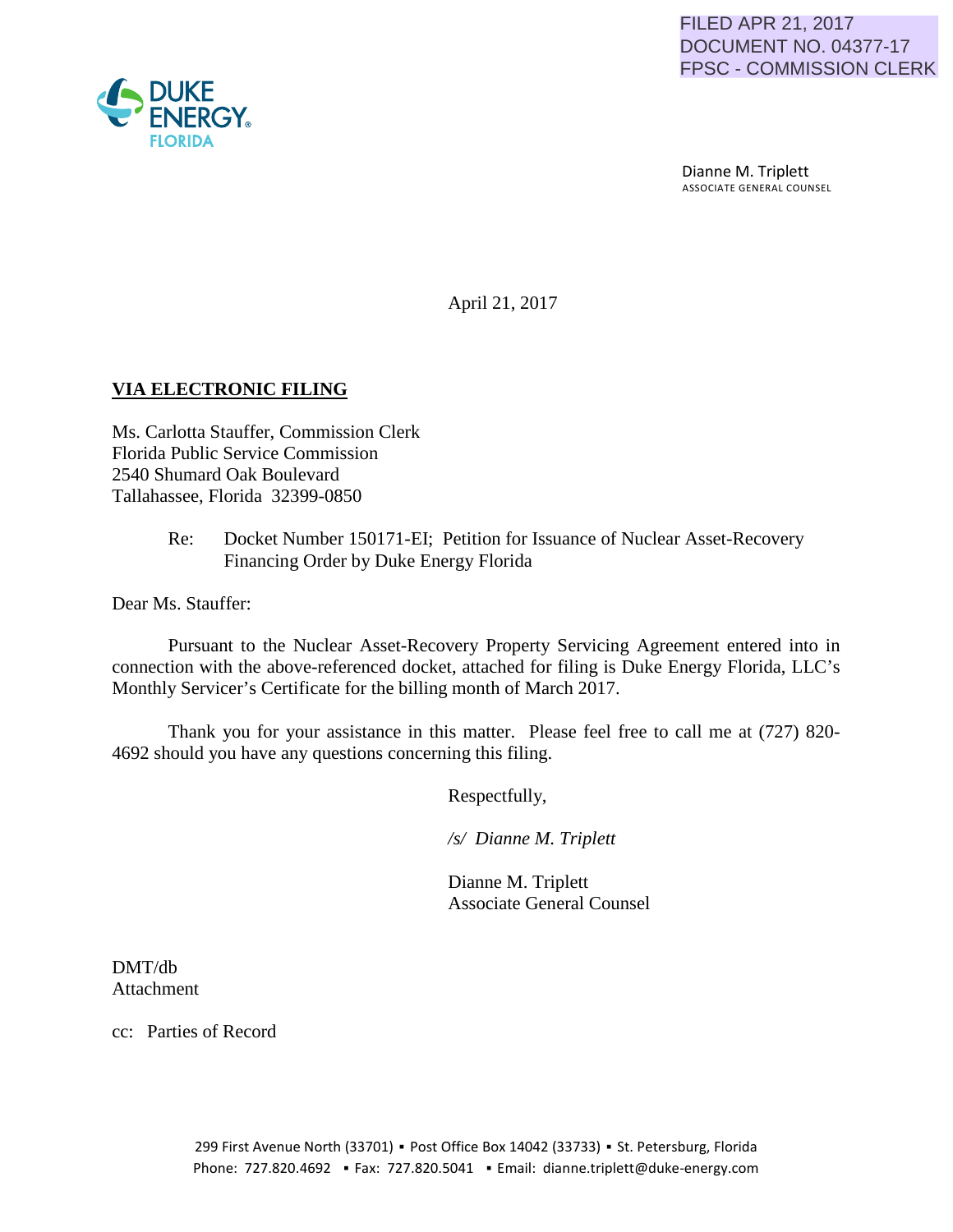## **MONTHLY SERVICER'S CERTIFICATE**

### DUKE ENERGY FLORIDA PROJECT FINANCE, LLC

### \$1,294,290,000 Series A Senior Secured Nuclear Asset-Recovery Bonds

Pursuant to SECTION 3.01(b) of the Nuclear Asset-Recovery Property Servicing Agreement dated as of June 22, 2016 by and between Duke Energy Florida, Inc., as Servicer, and Duke Energy Florida Project Finance, LLC, as Issuer (the "Servicing Agreement"), the Servicer does hereby certify as follows:

Capitalized terms used but not defined in this Monthly Servicer's Certificate have their respective meanings as set forth in the Servicing Agreement. References herein to certain sections and subsections are references to the respective sections or subsections of the **Servicing Agreement.** 

Current BILLING MONTH: March 2017

#### Current BILLING MONTH: 2/29/2017 - 3/29/2017

| Standard Billing for prior BILLING MONTH: February 2017        |                   |       |  |
|----------------------------------------------------------------|-------------------|-------|--|
| <b>Residential Total Billed</b>                                | \$<br>162,626,250 |       |  |
| Residential NUCLEAR ASSET-RECOVERY CHARGE ("NARC") Billed      | 3,734,044         | 2.30% |  |
| <b>General Service Non-Demand Total Billed</b>                 | 17,167,907        |       |  |
| General Service Non-Demand NARC Billed                         | 301,414           | 1.76% |  |
| <b>General Service Billed</b>                                  | 1,214,280         |       |  |
| <b>General Service NARC Billed</b>                             | 22,551            | 1.86% |  |
| <b>General Service Demand Total Billed</b>                     | 92,611,932        |       |  |
| <b>General Service Demand NARC Billed</b>                      | 2,070,900         | 2.24% |  |
| <b>Curtailable Total Billed</b>                                | 836,090           |       |  |
| <b>Curtailable NARC Billed</b>                                 | 13,409            | 1.60% |  |
| <b>Interruptible Total Billed</b>                              | 9,472,203         |       |  |
| <b>Interruptible NARC Billed</b>                               | 245,614           | 2.59% |  |
| <b>Lighting Total Billed</b>                                   | 2,170,643         |       |  |
| <b>Lighting NARC Billed</b>                                    | 14,222            | 0.66% |  |
| YTD Net Write-offs as a % of Total Billed Revenue (see Note 1) |                   |       |  |
| Non-Residential Class Customer Write-offs                      |                   |       |  |
| <b>Residential Class Customer Write-offs</b>                   |                   |       |  |
| <b>Total Write-offs</b>                                        | 0.16%             |       |  |
| <b>Aggregate NARC Collections (see Note 2)</b>                 |                   |       |  |
| <b>Total NARC Remitted for Current BILLING MONTH</b>           |                   |       |  |
| <b>Residential NARC Collected</b>                              | \$<br>3,536,533   |       |  |
| General Service Non-Demand NARC Collected                      | 285,615           |       |  |
| <b>General Service NARC Collected</b>                          | 21,224            |       |  |
| <b>General Service Demand NARC Collected</b>                   | 1,961,708         |       |  |
| <b>Curtailable NARC Collected</b>                              | 12,735            |       |  |
| <b>Interruptible NARC Collected</b>                            | 232,858           |       |  |
| <b>Lighting NARC Collected</b>                                 | 13,341            |       |  |
| <b>Sub-Total of NARC Collected</b>                             | \$<br>6,064,014   |       |  |
| <b>Total Current NARC Collected and Remitted</b>               | Ś.<br>6.064.014   |       |  |

6,064,014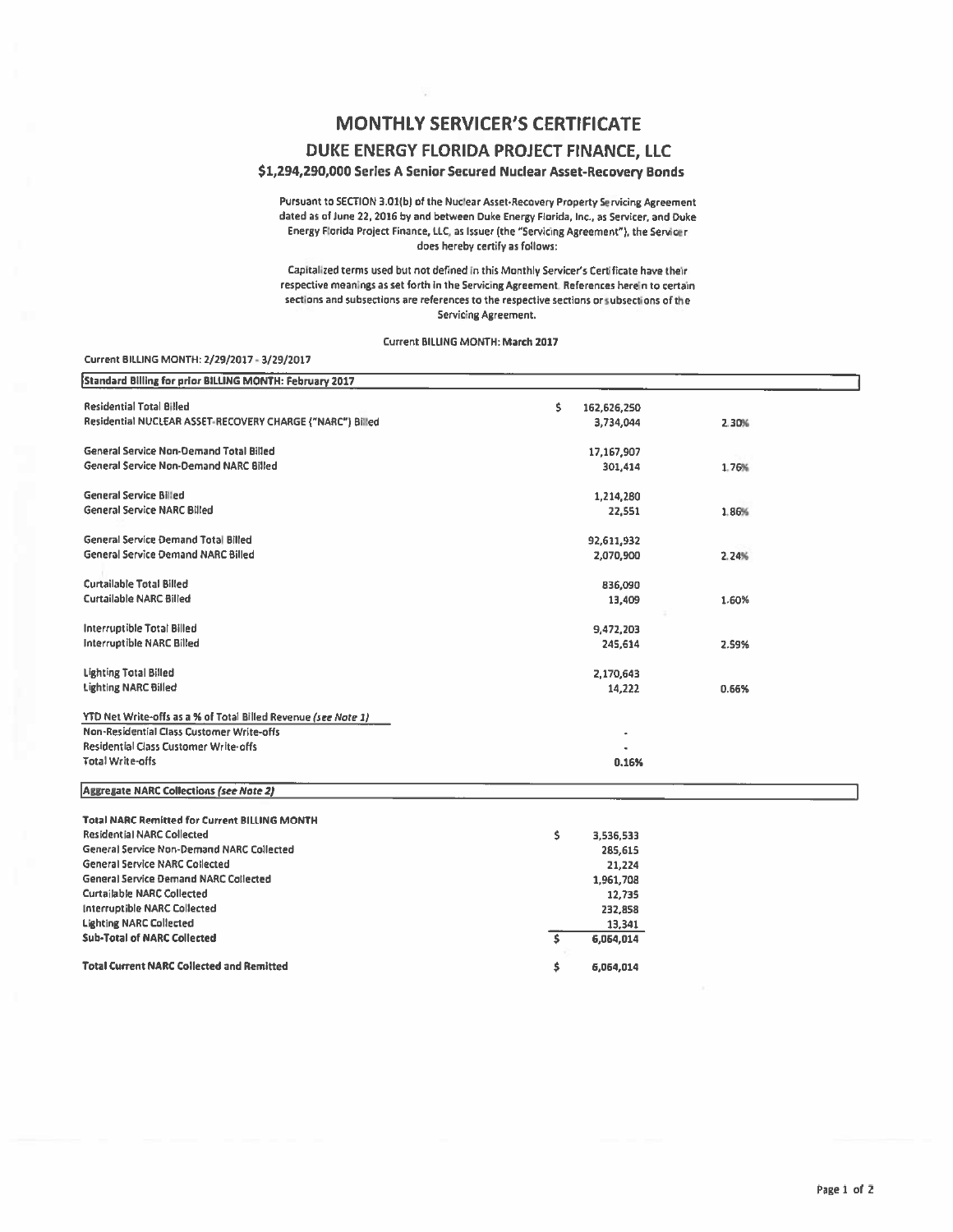Aggregate NARC Remittances for March 2017 BILliNG MONTH Aggregate NARC Remittances for April2017 BILLING MONTH Aggregate NARC Remittances for May 2017 BILUNG MONTH Aggregate NARC Remittances for June 2017 BILLING MONTH Asgresate NARC Remittances for July 2017 BILUNG MONTH Aggresate NARC Remittances for August 2017 BILLING MONTH **Total NARC Remittances** Current BILUNG MONTH: 2/29/2017 • 3/29/2017

Executed as of this 21st day of April2017.

6,064,014 \$ N/A N/A N/A N/A N/A \$ 6,064,014

DUKE ENERGY flORIDA, LLC.,

as Servicer Burg Way

David Doss Director, Electric Utilities and Infrastructure

\*\*Note 1: NARC Write-off not applied to individual customer classes. • "Note 2: NARC collections allocated based on prior month billings. CC: DUKE ENERGY FLORIDA PROJECT FINANCE, LLC